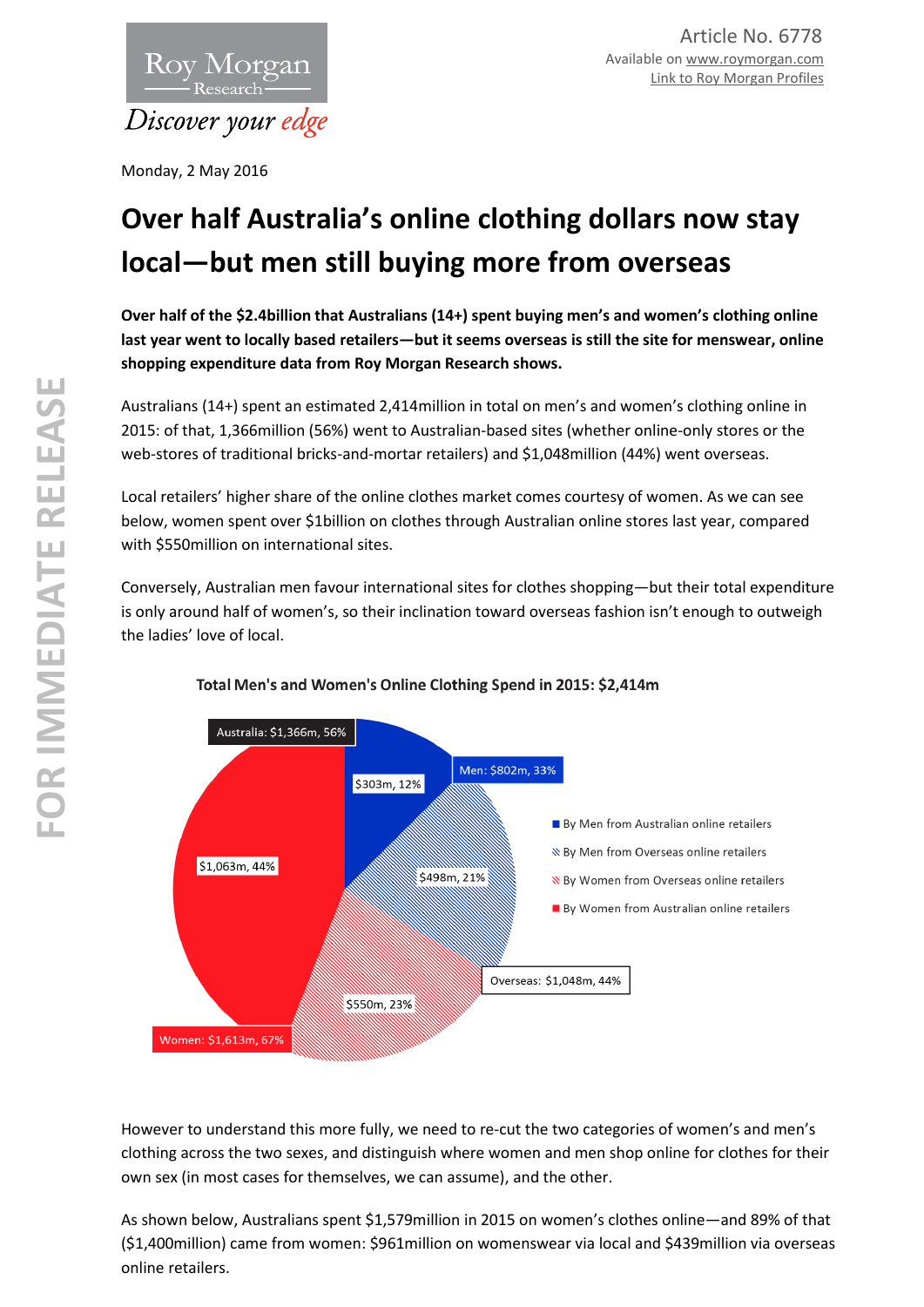

The other \$179million came from men buying women's clothes online, but unlike women they favoured international sites, spending just \$75million locally and \$104million overseas. All up, twothirds of all the dollars Australians spent on women's clothes online went to local retailers.

But in menswear, it's a different story. The online menswear market was worth \$835million last yearand over 60% (\$504million) went overseas. Men spent \$393million buying men's clothes from overseas sites, compared with \$228million through Australian online stores.

However, unlike for their own clothes, women also favoured international internet stores for menswear: they spent \$111million on men's clothes from overseas and \$103million through local retailers.



*Source: Roy Morgan Single Source January - December 2015, sample n = 15,367 Australians 14+.* 

## **Michele Levine, CEO, Roy Morgan Research, says:**

*"Australians spent over \$2.4 billion on clothes over the internet in 2015, and this doesn't even include footwear or children's clothes. While 56% of the market stayed in Australia, just over a billion dollars went to overseas online clothing retailers*

*"There is clear difference between womenswear and menswear when it comes to how much of our expenditure stays local. Two thirds of Australians' spend on women's clothes online (nearly all of which came from women, of course) was through local sites. But for menswear, 61% of our expenditure went overseas—and both men and women shoppers favour international sites for men's clothes.* 

*"Together, all this suggests that Australian men's clothing retailers need to catch up to the women's. It may be that the pricing, quality, range and brands available on local menswear sites are simply not up to scratch in the new international marketplace, especially among fashionconscious, tech-savvy and cashed-up consumers.* 

*The menswear market may not be as big, but Aussie men are spending around \$620million a year buying men's clothes online—for almost \$400million of that (plus another \$111million from women buying men's clothes) to be clicked away to overseas is a big missed opportunity for local retailers.*